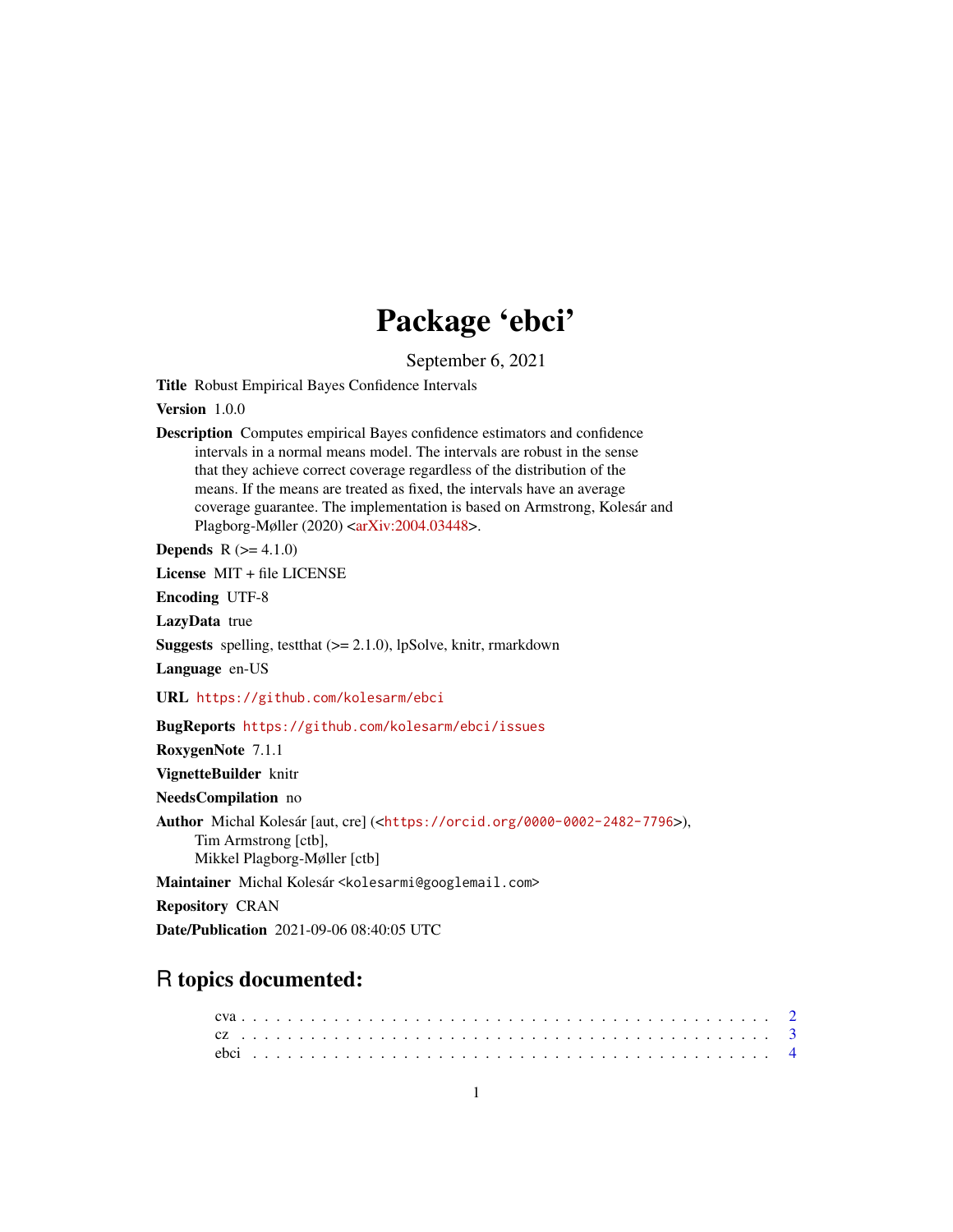#### <span id="page-1-0"></span>**Index** [7](#page-6-0) **7**

#### Description

Computes the critical value  $cva_{\alpha}(m_2, \kappa)$  from Armstrong, Kolesár, and Plagborg-Møller (2020).

#### Usage

 $cva(m2, kappa = Inf, alpha = 0.05, check = TRUE)$ 

#### Arguments

| m2    | Bound on second moment of the normalized bias, $m_2$                                                                                                                                                                                                                                                                                                                                                                                          |
|-------|-----------------------------------------------------------------------------------------------------------------------------------------------------------------------------------------------------------------------------------------------------------------------------------------------------------------------------------------------------------------------------------------------------------------------------------------------|
| kappa | Bound on the kurtosis of the normalized bias, $\kappa$                                                                                                                                                                                                                                                                                                                                                                                        |
| alpha | Determines confidence level, $1 - \alpha$ .                                                                                                                                                                                                                                                                                                                                                                                                   |
| check | If TRUE, verify accuracy of the solution by checking that the implied least fa-<br>vorable distribution satisfies the m2 and kappa constraints and yields the same<br>non-coverage rate. If this fails (perhaps due to numerical accuracy issues), solve<br>a finite-grid approximation (by discretizing the support of the normalized bias)<br>to the primal linear programming problem, and check that it agrees with the dual<br>solution. |

#### Value

Returns a list with 4 components:

cv Critical value for constructing two-sided confidence intervals.

alpha The argument alpha.

x Support points for the least favorable distribution for the squared normalized bias,  $b^2$ .

p Probabilities associated with the support points.

#### References

Armstrong, Timothy B., Kolesár, Michal, and Plagborg-Møller, Mikkel (2020): Robust Empirical Bayes Confidence Intervals, <https://arxiv.org/abs/2004.03448>

#### Examples

# Usual critical value cva(m2=0, kappa=Inf, alpha=0.05) # Larger critical value that takes bias into account. Only uses second moment # constraint on normalized bias. cva(m2=4, kappa=Inf, alpha=0.05) # Add a constraint on kurtosis. This tightens the critical value. cva(m2=4, kappa=3, alpha=0.05)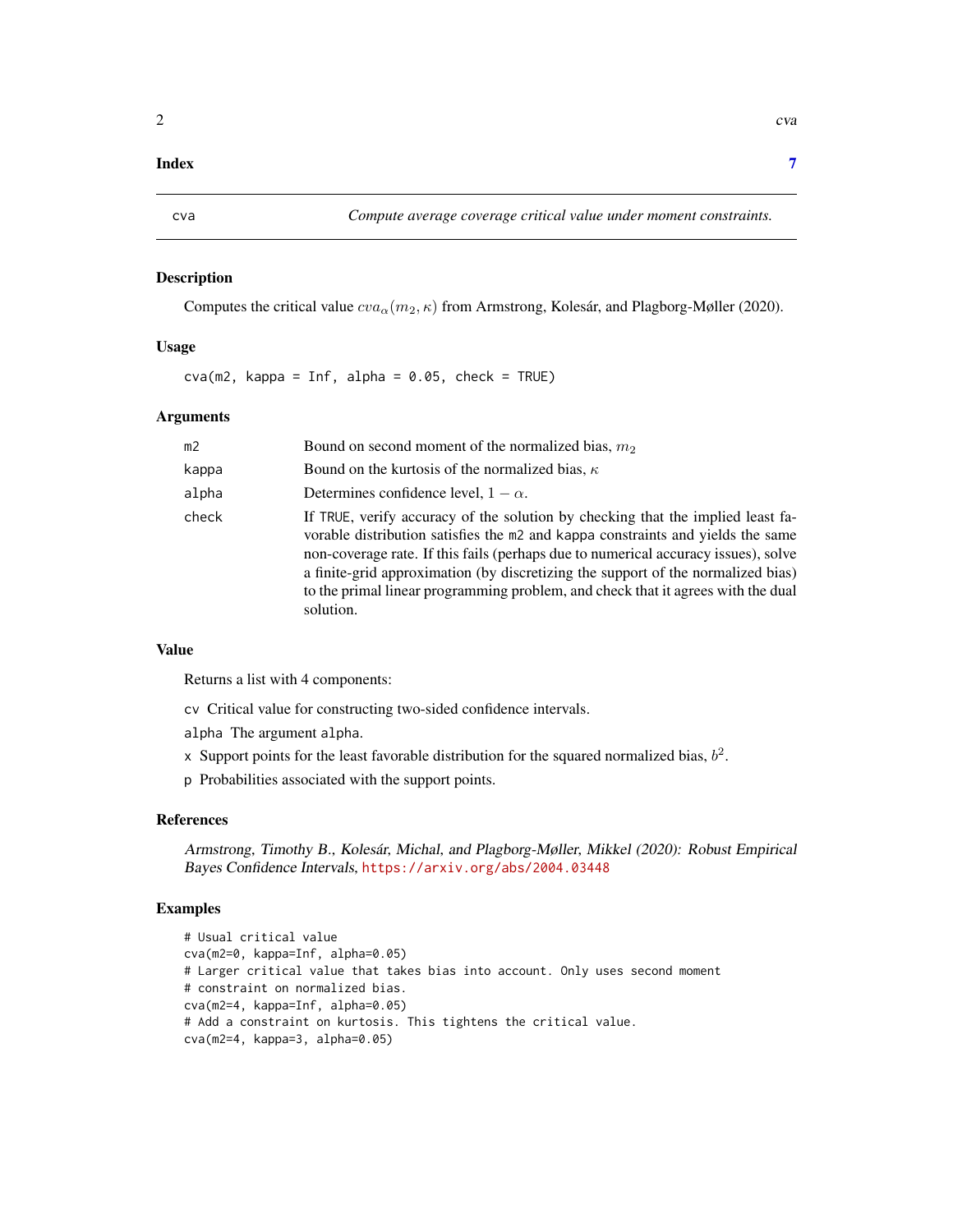#### <span id="page-2-0"></span>Description

This dataset contains a subset of the publicly available data from Chetty and Hendren (2018). It contains raw estimates and standard errors of neighborhood effects at the commuting zone level

#### Usage

cz

#### Format

A data frame with 741 rows corresponding to commuting zones (CZ) and 10 columns corresponding to the variables:

cz Commuting zone ID

czname Name of CZ

state 2-digit state code

- pop Population according to the year 2000 Census
- theta25 Fixed-effect estimate of the causal effect of living in the CZ for one year on children's percentile rank in the national distribution of household earnings at age 26 relative to others in the same birth cohort for children growing up with parents at the 25th percentile of national income distribution
- theta75 Fixed-effect estimate of the causal effect of living in the CZ for one year on children's percentile rank in the national distribution of household earnings at age 26 relative to others in the same birth cohort for children growing up with parents at the 75th percentile of national income distribution
- se25 Standard error of theta25
- se75 Standard error of theta75
- stayer 25 Average percentile rank in the national distribution of household earnings at age 26 relative to others in the same birth cohort for stayers (children who grew up in the CZ and did not move) with parents at the 25th percentile of national income distribution.
- stayer75 Average percentile rank in the national distribution of household earnings at age 26 relative to others in the same birth cohort for stayers (children who grew up in the CZ and did not move) with parents at the 75th percentile of national income distribution.

#### Source

[https://opportunityinsights.org/data/?paper\\_id=599](https://opportunityinsights.org/data/?paper_id=599)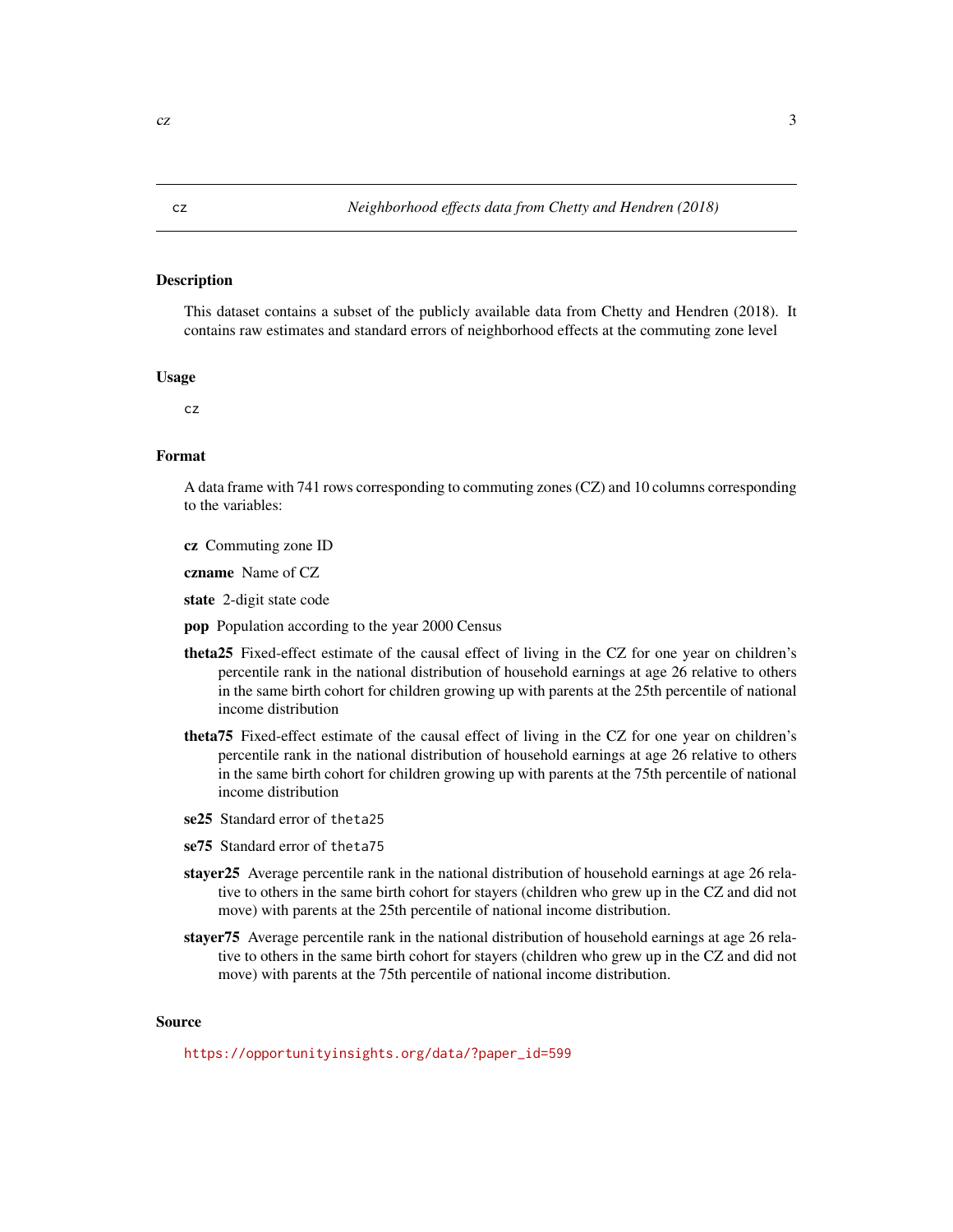#### <span id="page-3-0"></span>References

Chetty, R., & Hendren, N. (2018). The Impacts of Neighborhoods on Intergenerational Mobility II: County-Level Estimates. The Quarterly Journal of Economics, 133(3), 1163–1228. doi: [10.1093/](https://doi.org/10.1093/qje/qjy006) [qje/qjy006](https://doi.org/10.1093/qje/qjy006)

Compute empirical Bayes confidence intervals by shrinking toward *regression*

#### Description

Computes empirical Bayes estimators based on shrinking towards a regression, and associated robust empirical Bayes confidence intervals (EBCIs), as well as length-optimal robust EBCIs.

#### Usage

```
ebci(
  formula,
 data,
  se,
 weights = NULL,
  alpha = 0.1,
 kappa = NULL,
 wopt = FALSE,fs_correction = "PMT"
)
```
#### Arguments

| formula | object of class "formula" (or one that can be coerced to that class) of the form<br>Y ~ predictors, where Y is a preliminary unbiased estimator, and predictors<br>are predictors $X$ that guide the direction of shrinkage. For shrinking toward the<br>grand mean, use $Y \sim 1$ , and for shrinking toward 0 use $Y \sim 0$ |
|---------|---------------------------------------------------------------------------------------------------------------------------------------------------------------------------------------------------------------------------------------------------------------------------------------------------------------------------------|
| data    | optional data frame, list or environment (or object coercible by as . data. frame<br>to a data frame) containing the preliminary estimator Y and the predictors. If<br>not found in data, these variables are taken from environment (formula), typ-<br>ically the environment from which the function is called.               |
| se      | Standard errors $\sigma$ associated with the preliminary estimates Y                                                                                                                                                                                                                                                            |
| weights | An optional vector of weights to be used in the fitting process in computing $\delta$ ,<br>$\mu_2$ and $\kappa$ . Should be NULL or a numeric vector.                                                                                                                                                                           |
| alpha   | Determines confidence level, $1 - \alpha$ .                                                                                                                                                                                                                                                                                     |
| kappa   | If non-NULL, use pre-specified value for the kurtosis $\kappa$ of $\theta - X' \delta$ (such as Inf),<br>instead of computing it.                                                                                                                                                                                               |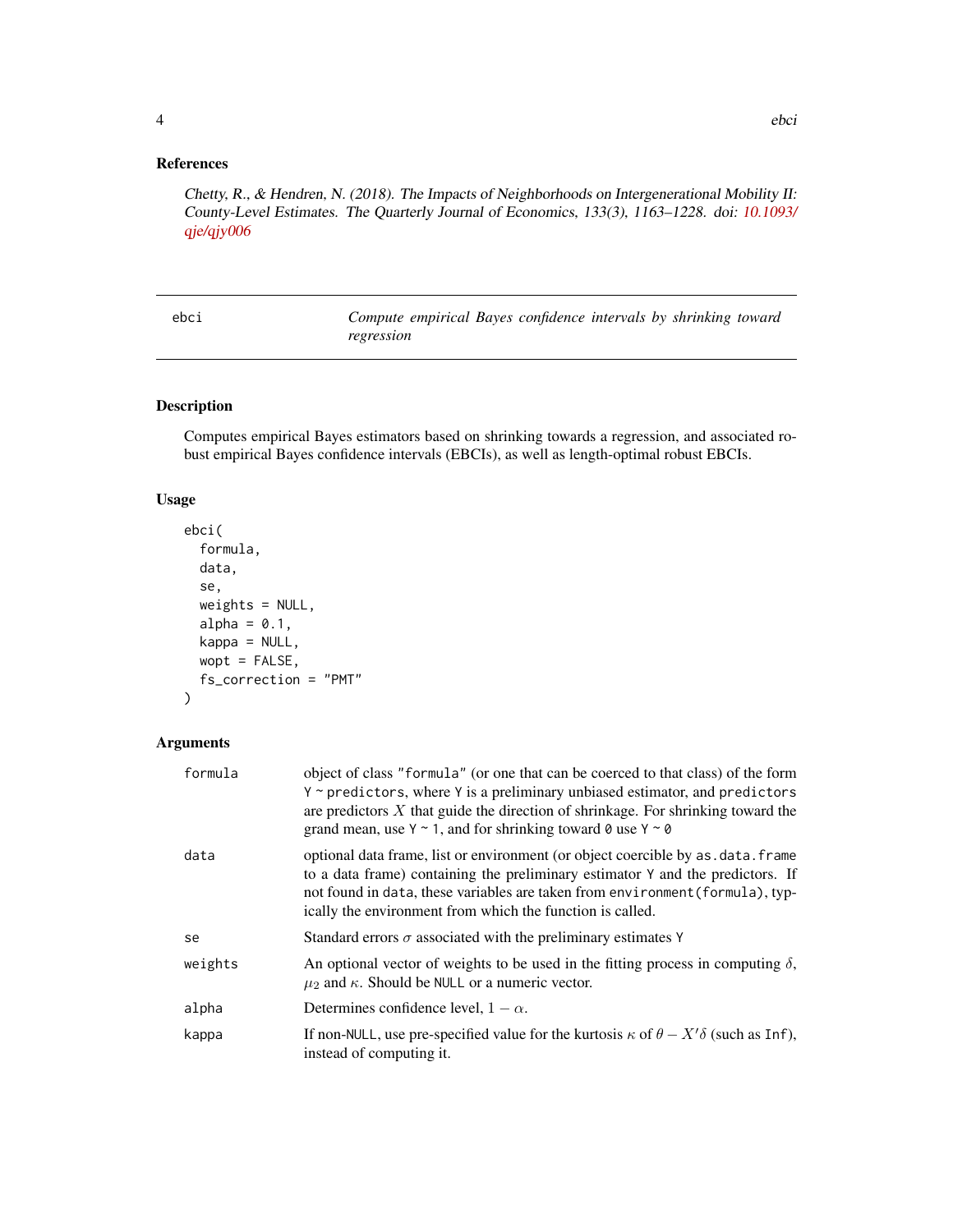| wopt          | If TRUE, also compute length-optimal robust EBCIs. These are robust EBCIs<br>centered at estimates with the shrinkage factor $w_i$ chosen to minimize the length<br>of the resulting EBCI.                                                                                                                                                                                      |
|---------------|---------------------------------------------------------------------------------------------------------------------------------------------------------------------------------------------------------------------------------------------------------------------------------------------------------------------------------------------------------------------------------|
| fs correction | Finite-sample correction method used to compute $\mu_2$ and $\kappa$ . These corrections<br>ensure that we do not shrink the preliminary estimates Y all the way to zero.<br>If "PMT", use posterior mean truncation, if "FPLIB" use limited information<br>Bayesian approach with a flat prior, and if "none", truncate the estimates at 0<br>for $\mu_2$ and 1 for $\kappa$ . |

#### Value

Returns a list with the following components:

- mu2 Estimated second moment of  $\theta X' \delta$ ,  $\mu_2$ . Vector of length 2, the first element corresponds to the estimate after the finite-sample correction as specified by fs\_correction, the second element is the uncorrected estimate.
- kappa Estimated kurtosis  $\kappa$  of  $\theta X' \delta$ . Vector of length 2 with the same structure as mu2.
- delta Estimated regression coefficients  $\delta$
- X Matrix of regressors
- alpha Determines confidence level  $1 \alpha$  used.
- df Data frame with components described below.
- df has the following components:
- w\_eb EB shrinkage factors,  $\mu_2/(\mu_2 + \sigma_i^2)$
- w\_opt Length-optimal shrinkage factors
- ncov\_pa Maximal non-coverage of parametric EBCIs
- len\_eb Half-length of robust EBCIs based on EB shrinkage, so that the intervals take the form cbind(th\_eb-len\_eb,th\_eb+len\_eb)
- len\_op Half-length of robust EBCIs based on length-optimal shrinkage, so that the intervals take the form cbind(th\_op-len\_op,th\_op+len\_op)
- len\_pa Half-length of parametric EBCIs, which take the form cbind(th\_eb-len\_pa,th\_eb+len\_a)
- len\_us Half-length of unshrunk CIs, which take the form cbind(th\_us-len\_us,th\_us+len\_us)
- th\_us Unshrunk estimate Y
- th\_eb EB estimate.
- th\_op Estimate based on length-optimal shrinkage.
- se Standard error  $\sigma$ , as supplied by the argument se
- weights Weights used
- residuals The residuals  $Y_i X_i \delta$

#### References

Armstrong, Timothy B., Kolesár, Michal, and Plagborg-Møller, Mikkel (2020): Robust Empirical Bayes Confidence Intervals, <https://arxiv.org/abs/2004.03448>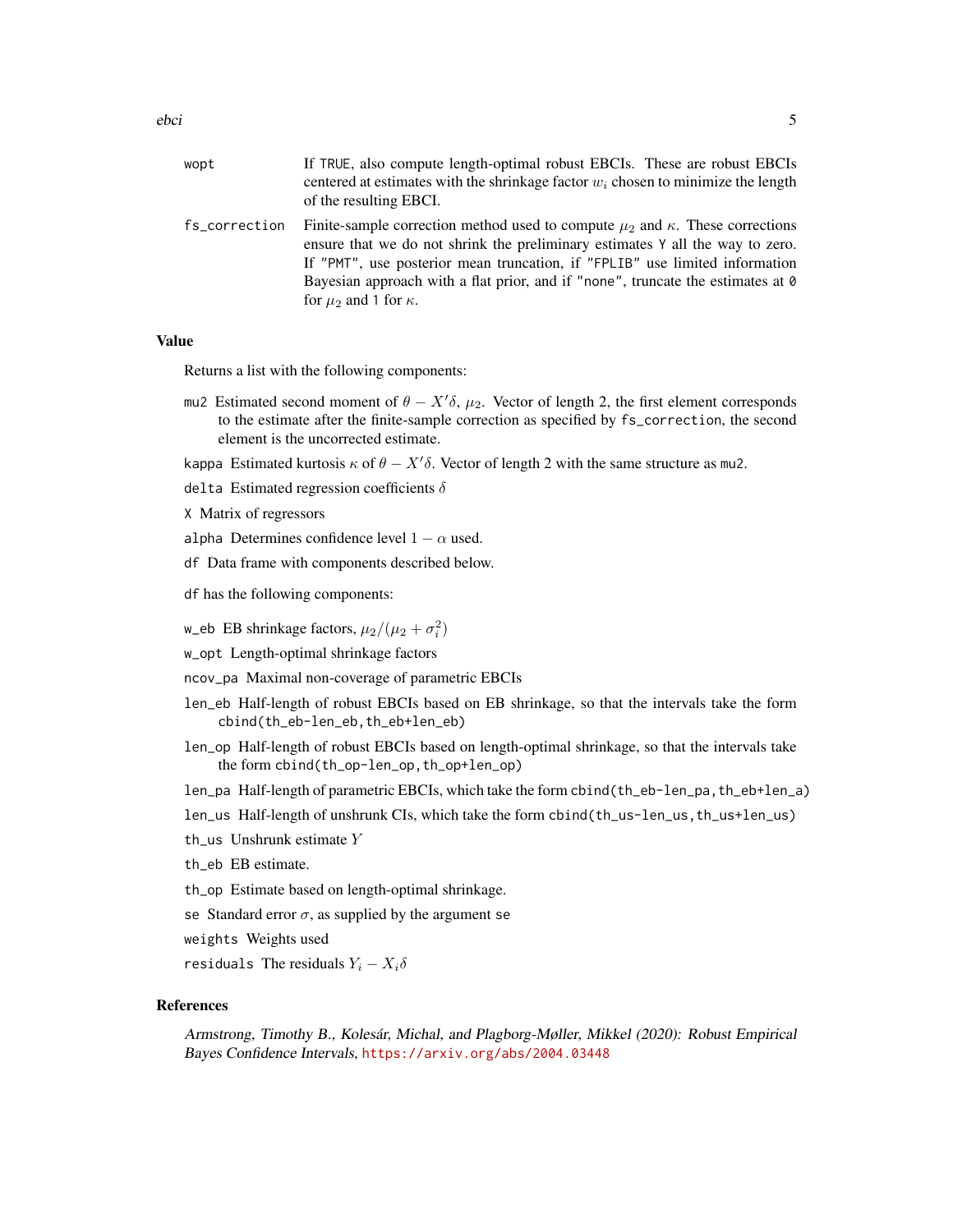### Examples

```
## Same specification as in empirical example in Armstrong, Kolesár
## and Plagborg-Møller (2020), but only use data on NY commuting zones
r <- ebci(theta25 ~ stayer25, data=cz[cz$state=="NY", ],
          se=se25, weights=1/se25^2)
```